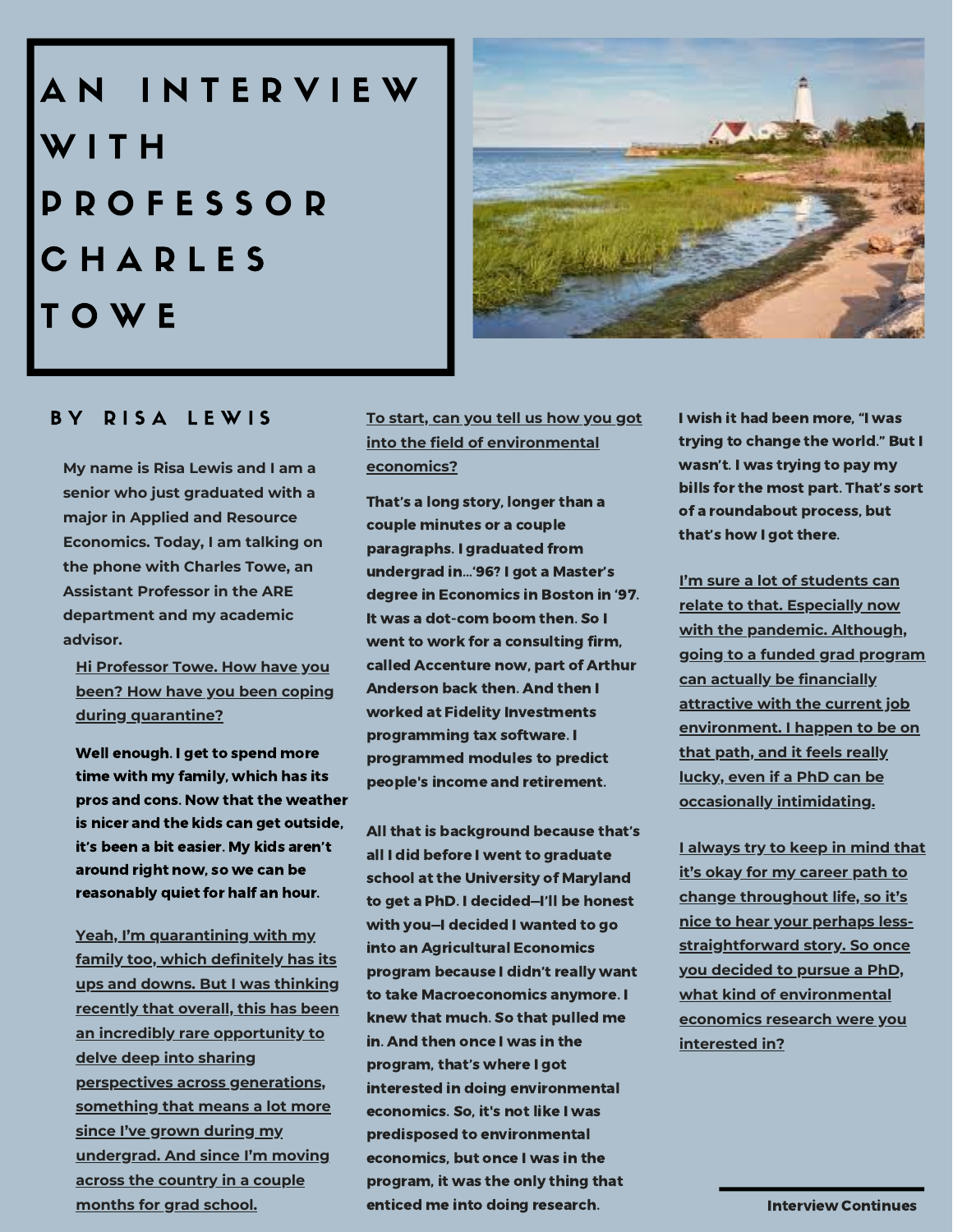I started out in a lot of land-use research. So land economics, meaning looking at conservation preservation decisions by private landowners under certain incentive schemes. Here's perhaps a nicer way to put it: testing the success of certain policy incentives in keeping people from converting their land to development in rapidly growing areas.

Since I've been at UConn, I've definitely done a lot more water quality work with a hedonic focus. Hedonic valuation is a way of understanding people's value for environmental services that don't have a market by looking at how the existence of those services (such as water quality) influences the prices of goods that do have a market (such as housing). So if you had to put me in a camp, I'm more of a revealed preference environmental economist, as opposed to a survey and stated preferences person, though I've done that as well.

## **For the people at home, can you explain revealed preferences versus stated preferences?**

Yeah. So, without insulting one side or the other, I believe a fair statement would be that stated preferences are looking to value things that people don't generally have a market for. And so you do have to just ask people essentially hypothetical questions about which bundle of goods in a given policy would you prefer.

### **—That's what I'm doing for my Honors thesis.**

Yeah, you're hoping people will tell you the truth. And I mean really there's a big debate in the literature about are these values incentive compatible, because you don't have to actually pay for the stuff you are being asked to value. But at the same time, people don't really have a major incentive to lie to you if you structure the question the right way.

Revealed preference stuff is more observing transactions, observing a market behavior, and then trying to infer an environmental value out of that observed market behavior. And so I have spent a significant amount of time doing environmental amenity evaluation using housing markets.

# **So you were interested in the research, but did you know that you wanted to become a Professor when you went to grad school?**

When I went to grad school, my full intent was to be a professor, although I was honestly perfectly happy to not be a professor and to work for a government agency or something like that. I took a job at ERS after I graduated. But then the University of Maryland, where I got my PhD, offered me a job and I decided I liked that location better as a place to live. So yeah, I wanted to be an academic, but it wasn't like I had to be one. I was a realist. All of the jobs have their pros and cons.

In the academic side, the freedom of your schedule is certainly the most important component to me with regard to raising a family and that kind of thing. On the private sector side, the freedom of being able to afford the things you like to do is kind of nice. So there's a positive on that, but then you have to work on whatever you're essentially requested to do. So you have a lot less time.

Regarding working for the government, the only standout benefit I can honestly think of is maybe motivating yourself to doing good for society. I worked for the federal government, so political transition to transition, administration to under any other administration administration, things could be totally different. So it makes it really hard, especially when you're not making as much money as you could in either academic work or in the private sector. Under Obama, the USDA essentially said,

"People should work from home so we can be competitive with the private sector. And the Trump administration came in and said, "People can't work from home."

#### **But now they can.**

Yeah, now they have to. So it's pretty amazing actually how those things can swing, so.

**What classes are you currently teaching and what do you enjoy or dislike about them? And how has that changed perhaps with the pandemic?**

[Laughter] That's a dangerous question. So I teach two undergrad classes. I teach environmental and resource policy and the computational economics, excelbased course. What do I like about them? Well, I'll say one thing. The new U.S. administration has certainly made environmental policy a fun course to teach because I have to work very hard to stay up to date with what's going on.

I believe the course is more relevant now that it probably has been in 15 or 20 years because people need to understand how policies are made, what's the difference between a rule and a law, how do rules get written, how do rules get overturned, can the administration do that, that kind of thing. These are now relevant topics. They'll be relevant under Trump. And they'll be relevant that wants to do climate change reform, because you need to know how to make these changes as well. I enjoy the classes because of the topic itself, but now I have a